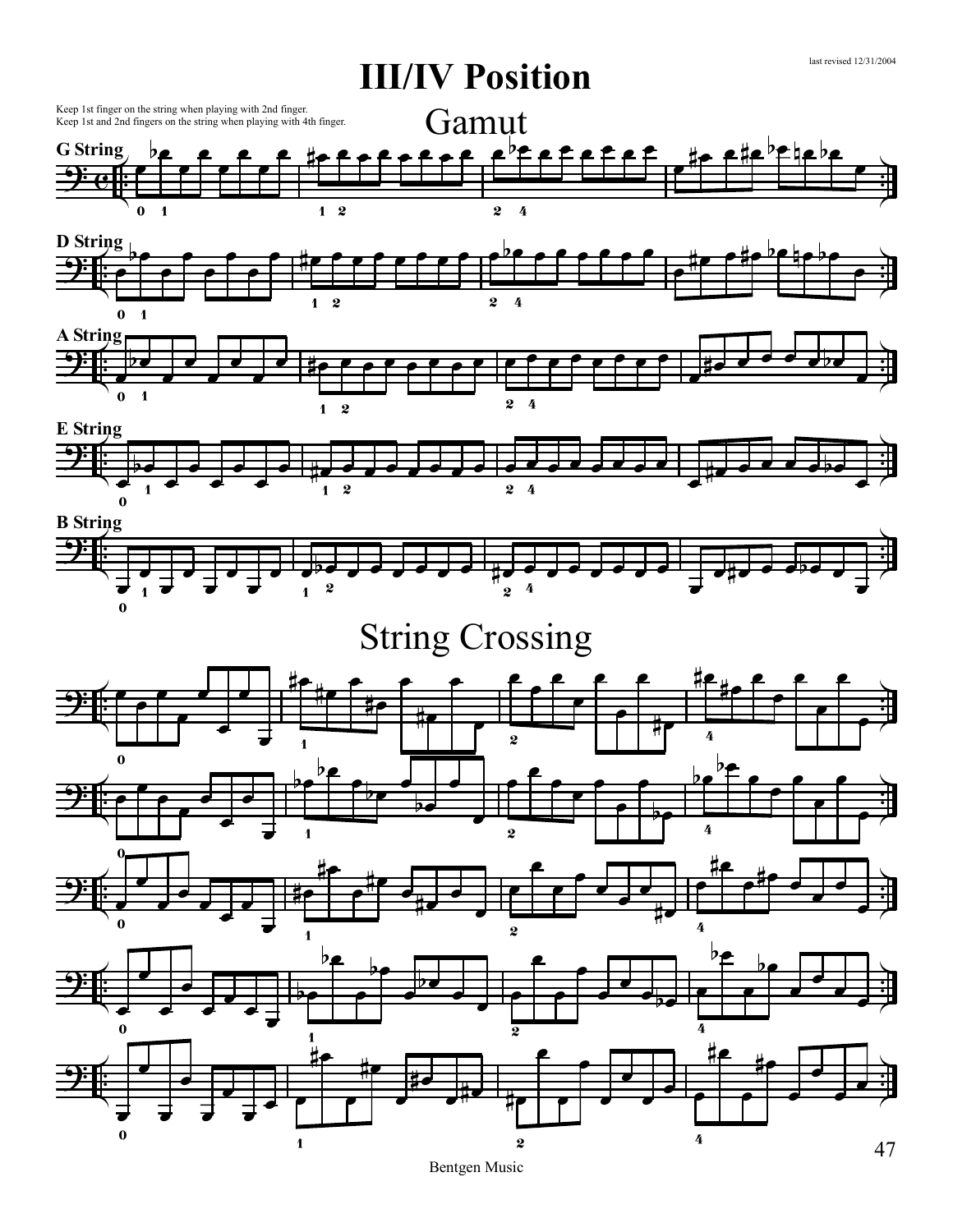III/IV Position Shifting

Replace 4th finger with 1st finger on upward shifts. Replace 1st finger with 4th finger on downward shifts.

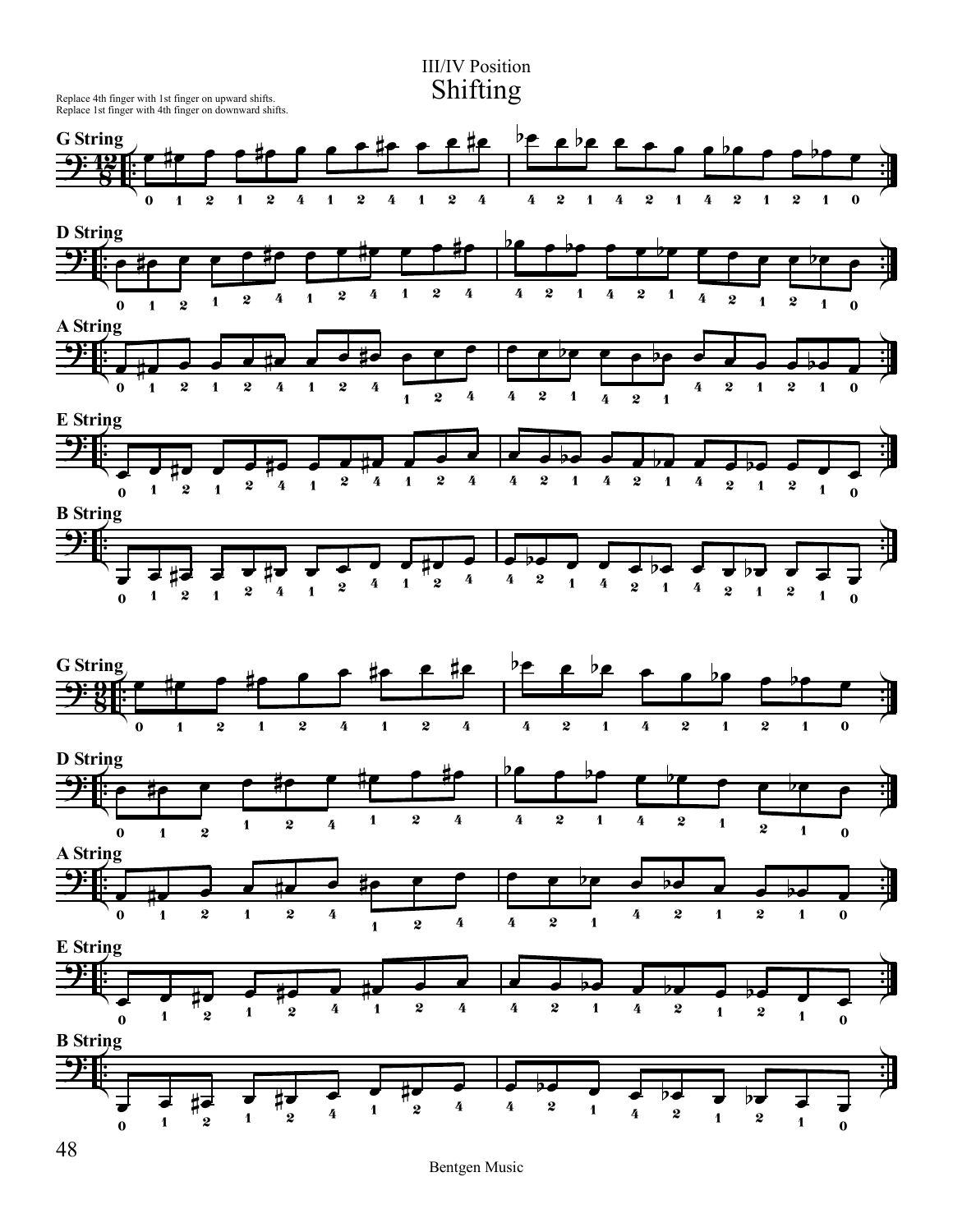## III/IV Position Diatonic Shift



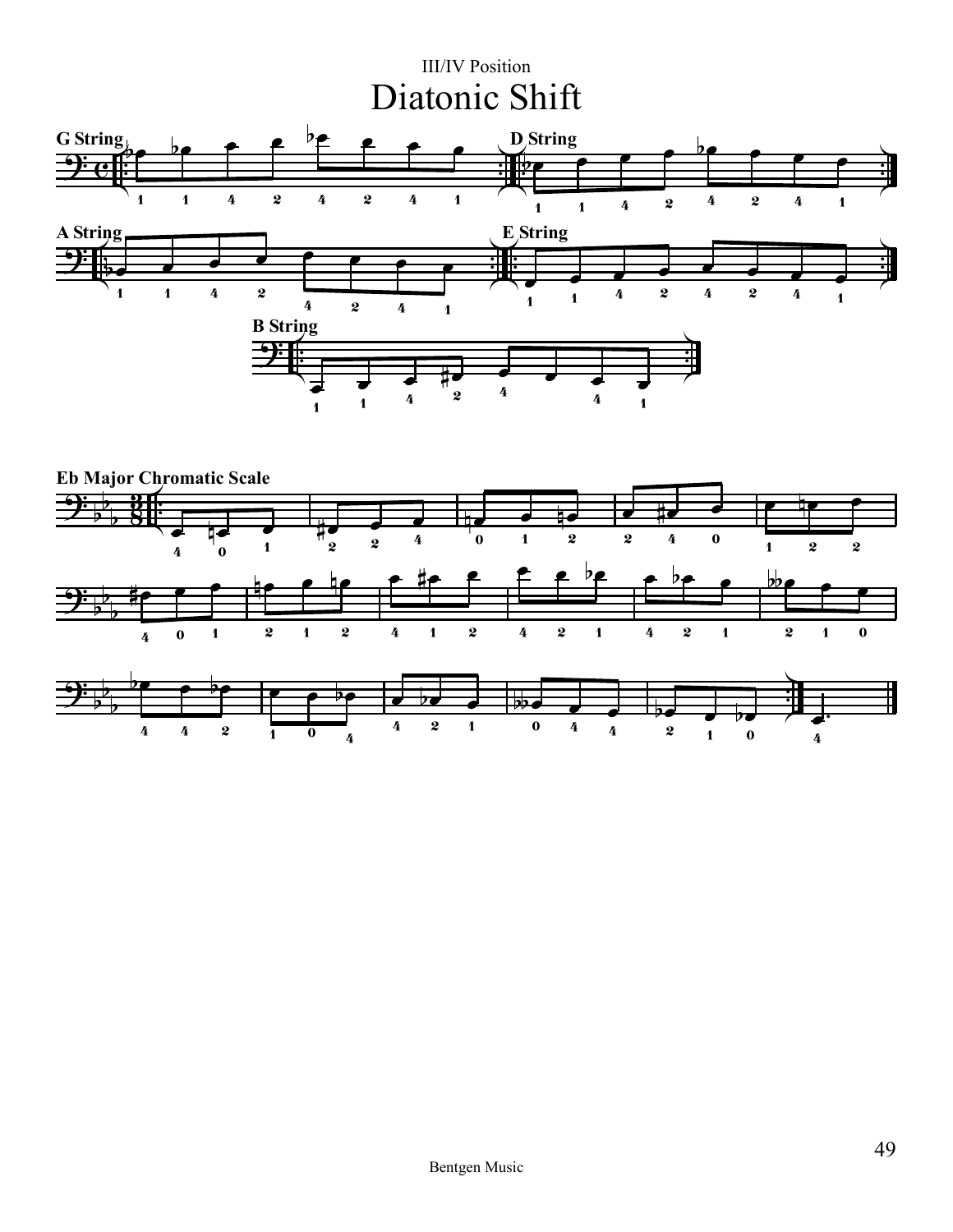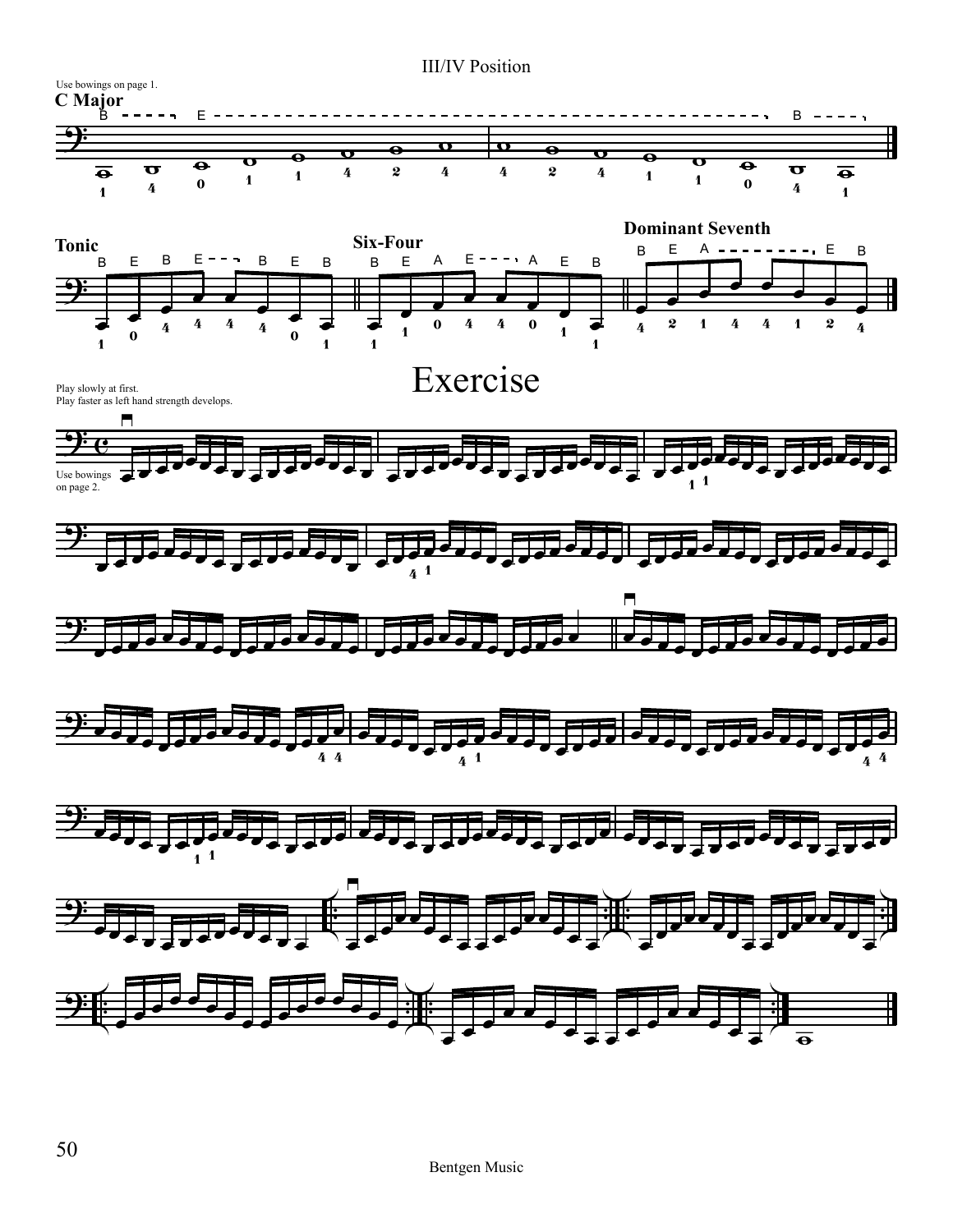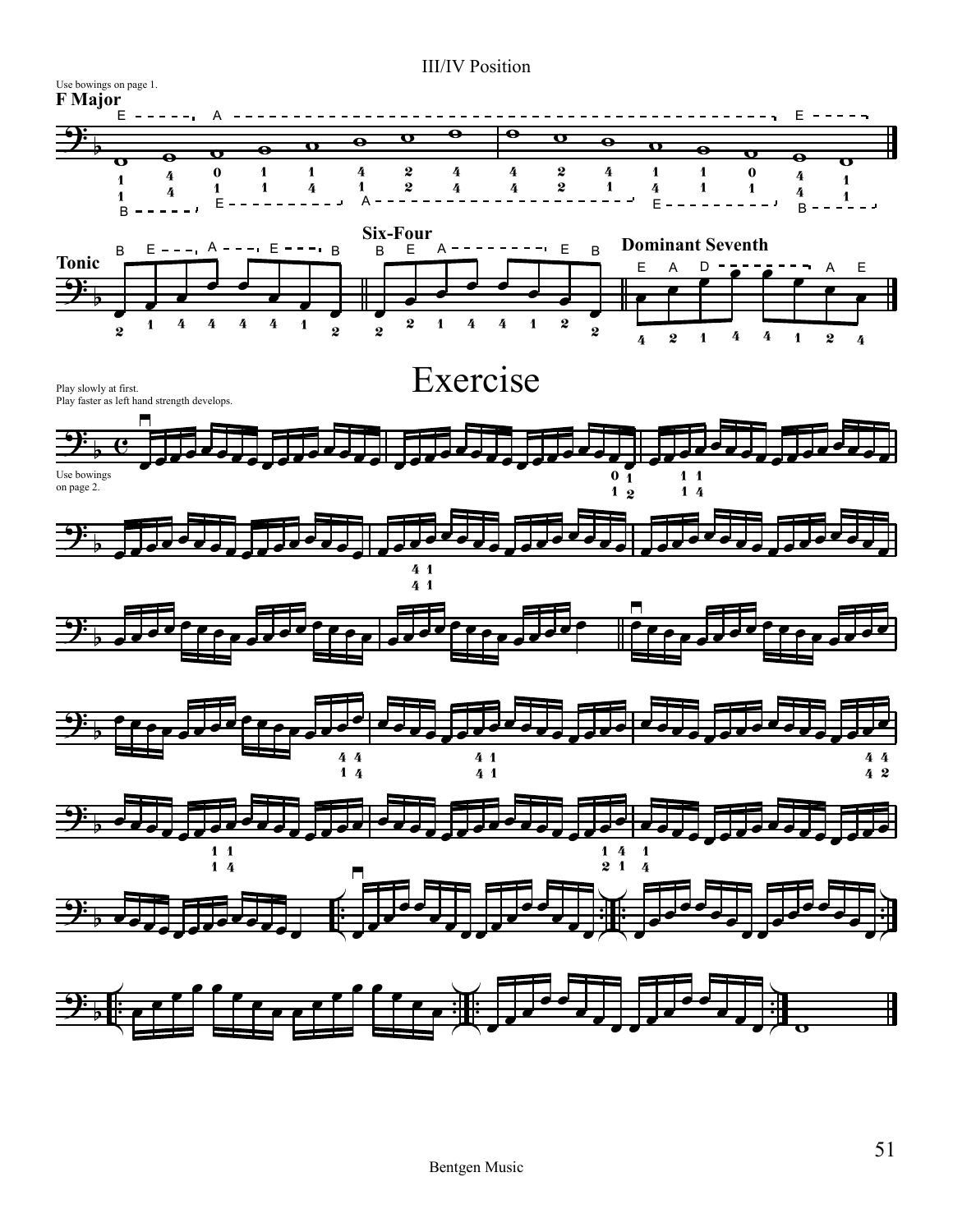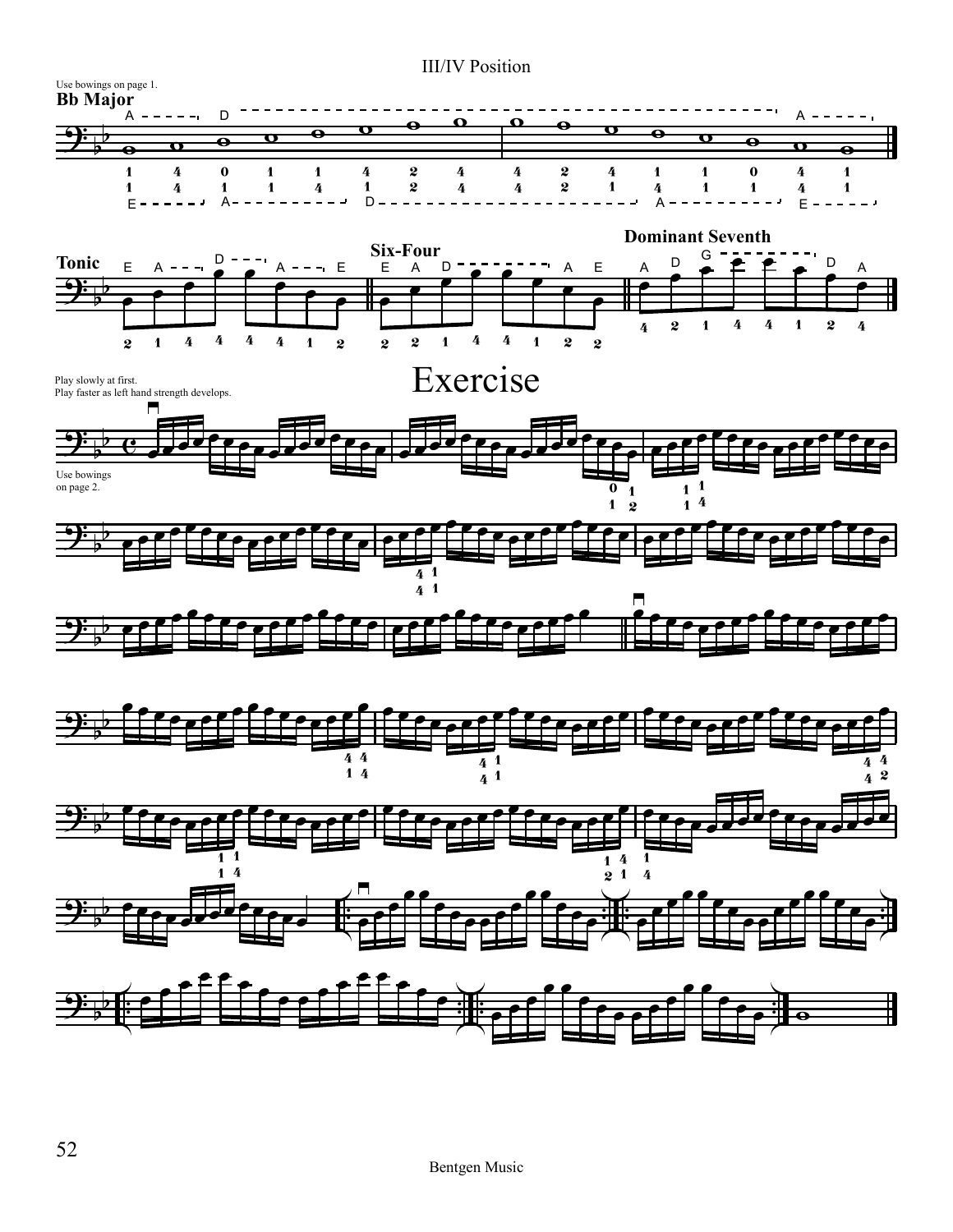